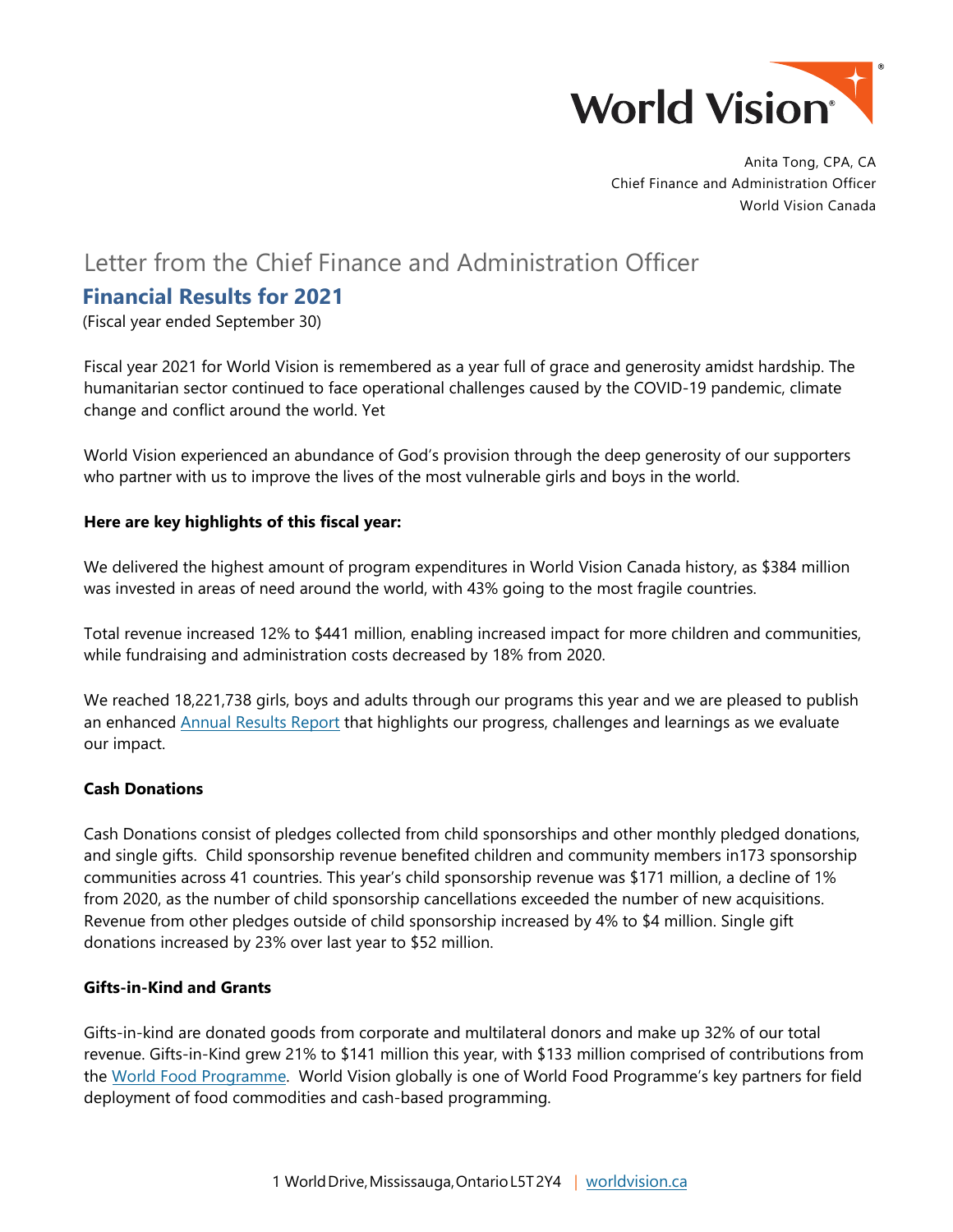Grants revenue is from a variety of corporate, foundation, multilateral and government donors, with a large portion from the Government of Canada, including [Global Affairs Canada.](https://www.international.gc.ca/global-affairs-affaires-mondiales/home-accueil.aspx?lang=eng) Overall, grants increased by 20% to \$72 million after 2 years of decline.

# **Expenditures in programs and support costs**

Support costs are comprised of fundraising and administration costs and were 12.5% of total expenditures in 2021, compared to 17.2% in the previous year, resulting in our 5-year average support costs to decrease to 17.7% from 19%. Reductions in staffing costs and a diminished fundraising activities due to COVID-19 pandemic restrictions resulted in lower support costs in 2021.

Accordingly, 87.5% of total expenditures were invested in programs helping children and communities in 2021. The 5-year average of total expenditures invested in programs increased to 82.3% from 80.9%.

# **Statement of Financial Position**

As of September 30th, 2021, the cash balance was \$47 million, 10% lower than last year as we had sent more cash for field programming and had lower deferred revenues. The level of cash reserves remains healthy to support ongoing operations of the organization and maintain ongoing field programming needs.

## **Governance, Transparency and Accountability**

One of World Vision's core values is that "we are stewards." We recognize that the resources at our disposal are not our own, but are entrusted to us by God through our partners and donors and we strive to manage resources in a way that brings maximum benefit for the people we serve. World Vision Canada's management team is accountable to an independent Board of Directors and together are responsible for the preparation and reporting of financial statements, which are publicly available. The financial statements have been prepared in accordance with Canadian accounting standards for not-for-profit organizations and have been independently audited by KPMG LLP.

World Vision International undertakes audits of its overseas operations, including those to which World Vision Canada sends funds to do its program work. Internal audits are regularly conducted to ensure adherence to internal policies, local laws and the effectiveness of operations. World Vision International also publishes an **Accountability Report every year, independently reviewed by [Accountable Now.](https://accountablenow.org/members/world-vision-international/)** 

World Vision Canada is amongst the Top 100 Rated Charities ranked by Charity Intelligence Canada. We voluntarily adhere to the standards required by several external accountability bodies, and is an accredited member of the [Canadian Center for Christian Charities,](https://www.cccc.org/) [Imagine Canada,](https://www.imaginecanada.ca/en/standards-program) the [Better Business Bureau](https://www.bbb.org/ca/on/mississauga/charity-review/charity-child-sponsorship/world-vision-canada-0187-2794) and a member of [Cooperation Canada.](https://cooperation.ca/) Despite extremely challenging conditions, the impact we're making together only continues to grow. Thank you for the critical part you have played in that. May God bless you.

Anita Tong, CPA, CA Chief Finance and Administration Officer